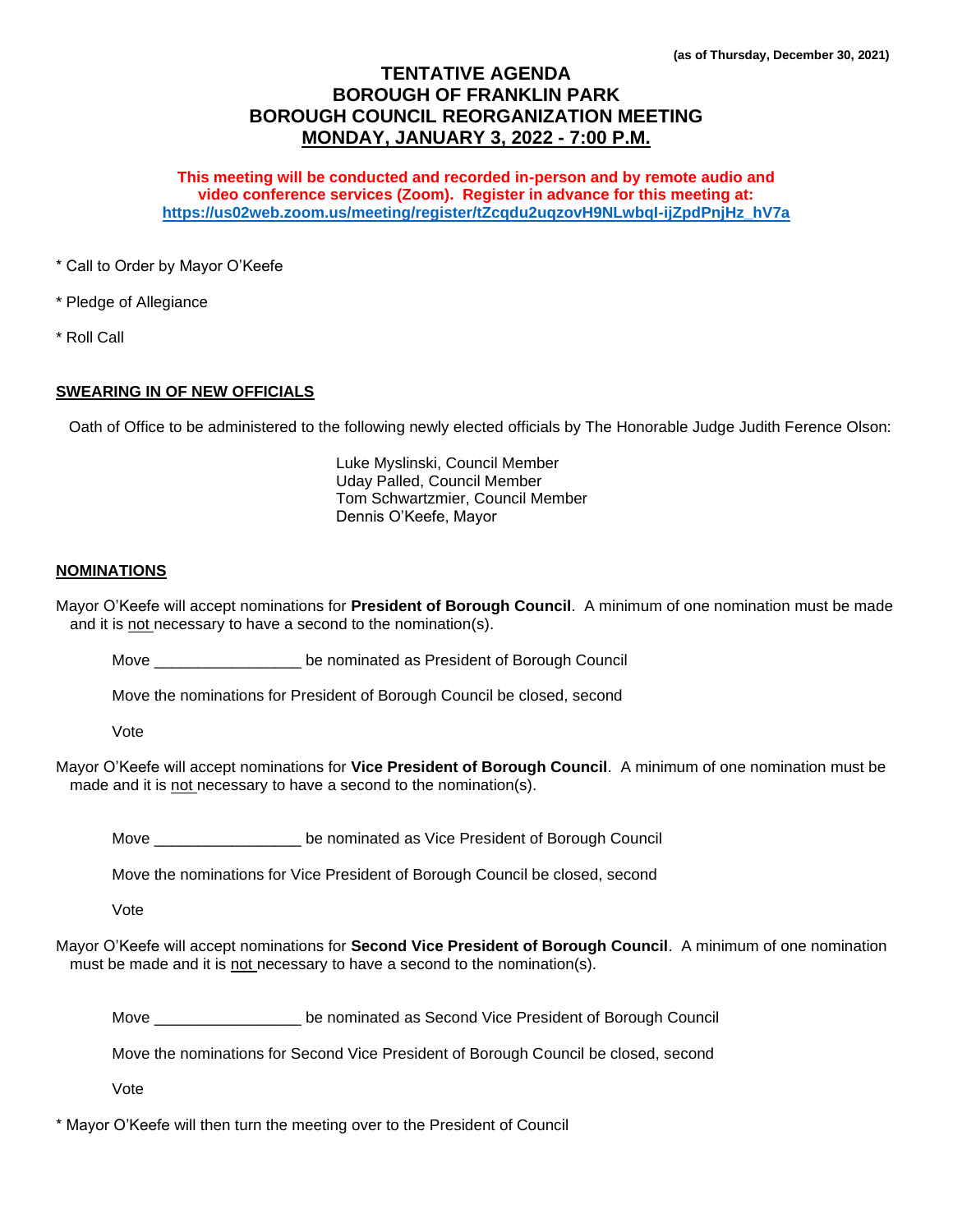## **PUBLIC COMMENTS**

Residents and taxpayers of the Borough are permitted to comment on current matters of concern or agenda items which are before Council this evening. If you would like to address Borough Council this evening, we ask that you *please stand at the microphone, give your name, spell your last name and give your address so you will properly be identified for the minute record*. Each speaker will be limited to 5 minutes.

**As an alternative, written comments can be submitted to** [publiccomments@franklinparkborough.us](mailto:publiccomments@franklinparkborough.us) **prior to 12:00 noon eastern time on Monday, January 3, 2022 in order to be considered at this meeting.** Please include "January 3rd Public Comment" as the subject of your email and include your name and address so you are properly identified for the minute record.

### **REORGANIZATION BUSINESS**

- \* **Motion #1** Move the President of Council be authorized to sign checks, and in his/her absence the Vice President of Council or Second Vice President of Council be authorized to sign checks, second
- \* **Motion #2** Move the official depositories for the Borough funds for the year 2022 be: Charles Schwab Institutional, First National Bank, Pennsylvania Local Government Investment Trust, Pennsylvania Treasurer's INVEST Program, and West View Savings Bank second
- \* **Motion #3** Move Council retain Robert Max Junker and the firm of Babst, Calland, Clements & Zomnir, P.C. as Borough Solicitor for the year 2022 at a retainer of \$6,000 per year, which shall remain in effect until superseded by future Borough Council action, second
- \* **Motion #4** Move Lennon, Smith, Souleret Engineering, Inc. be appointed Borough Engineer for the year 2022 at a retainer of \$3,600 per year, which shall remain in effect until superseded by future Borough Council action, second
- \* **Motion #5** Move Civil & Environmental Consultants, Inc. be appointed Stormwater Engineer for the year 2022, which shall remain in effect until superseded by future Borough Council action, second
- \* **Motion #6** Move to ratify Resolution No. 987-2010, adopted September 15, 2010, setting forth a municipal expenditure policy to safeguard borough resources and prevent unauthorized expenditure of borough funds, and to authorize the administrative staff to distribute the policy to borough boards/commissions, second

\* Summarize Resolution No. 1285-2022

- **Motion #7** Move Resolution No. 1285-2022 recognizing the Franklin Park Volunteer Fire Company No. 1 as the fire company for the Borough of Franklin Park for the year 2022, be adopted, second
- \* Summarize Resolution No. 1286-2022
- **Motion #8** Move Resolution No. 1286-2022 appointing Fire Police Officers for the year 2022, be adopted, second
- \* **Motion #9** Move the Pittsburgh Post-Gazette be designated as the official newspaper of the Borough, second
- \* **Motion #10** Move Edward J. Ambrass be reappointed to the Building Board of Appeals for a five-year term, which term will expire December 31, 2026, second
- \* **Motion #11** Move Matthew D. Rak be reappointed to the Civil Service Commission for a four-year term, which term will expire December 31, 2025, second
- **Motion #12** Move Paul J. Minor be reappointed to the Environmental Advisory Council for a three-year term, which term will expire December 31, 2024, second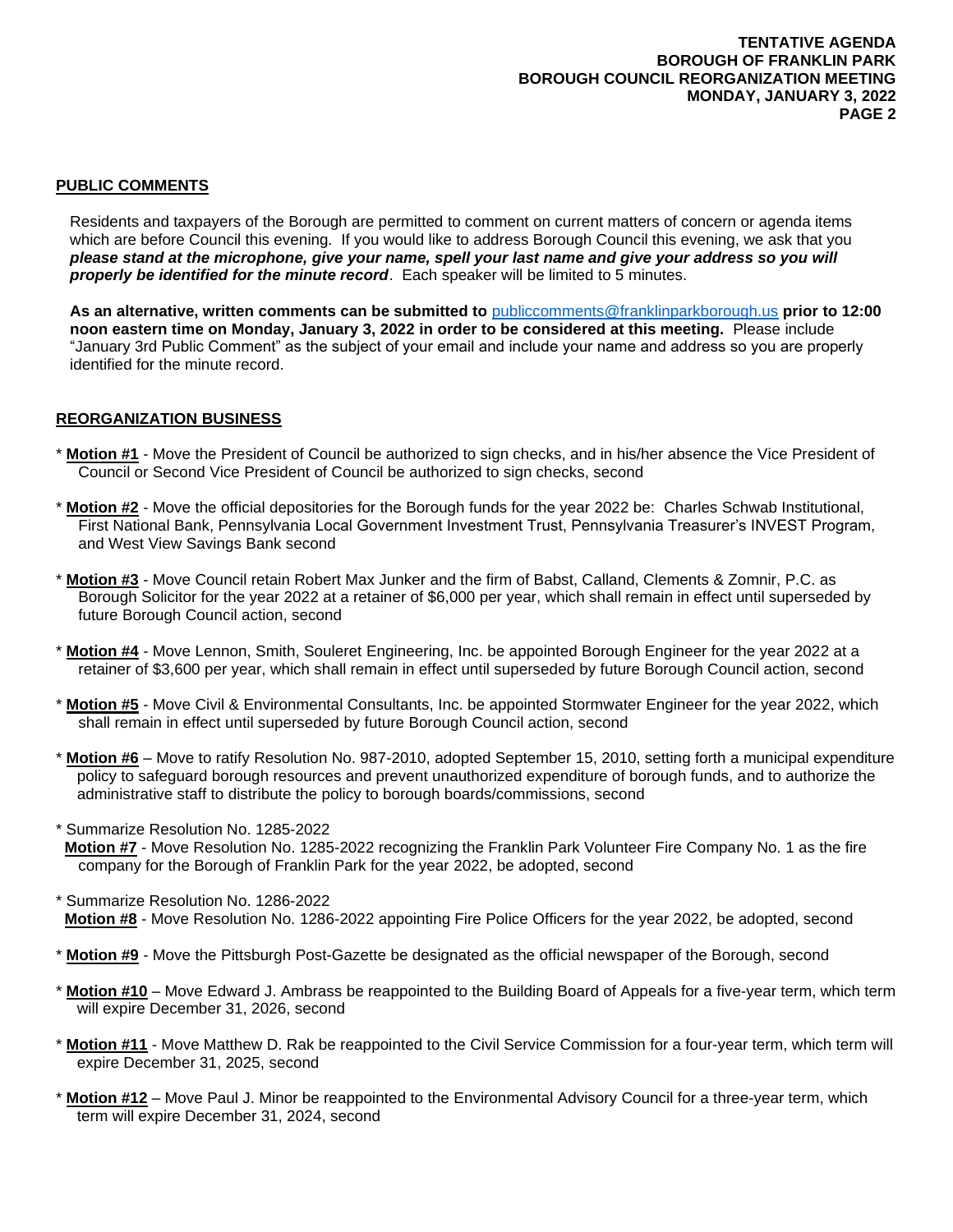- \* **Motion #13** Move B. Denise Rose be reappointed to the Environmental Advisory Council for a three-year term, which term will expire December 31, 2024, second
- Motion #14 Move Letitia Savage be reappointed to the Environmental Advisory Council for a three-year term, which term will expire December 31, 2024, second
- **Motion #15** Move James W. Lawrence be appointed to the Historical Committee for a four-year term, which term will expire December 31, 2025, second
- **Motion #16** Move Christina E. Malkin be appointed to the Historical Committee for a four-year term, which term will expire December 31, 2025, second
- \* **Motion #17** Move Gary E. Slagel be appointed to the Historical Committee for a four-year term, which term will expire December 31, 2025, second
- \* **Motion #18** Move Laura A. Coombs be reappointed to the Planning Commission for a four-year term, which term will expire December 31, 2025, second
- \* **Motion #19** Move Colin Lampark be reappointed to the Planning Commission for a four-year term, which term will expire December 31, 2025, second
- \* **Motion #20** Move Christina E. Malkin be appointed to the Planning Commission for a four-year term, which term will expire December 31, 2025, second
- \* **Motion #21** Move Uday Palled be appointed to the Planning Commission for a four-year term, which term will expire December 31, 2025, second
- \* **Motion #22** Move Chad H. Peterson be reappointed to the Recreation Board for a five-year term, which term will expire December 31, 2026, second
- \* **Motion #23** Move Richard A. Chiocchi be appointed to the Scholarship Selection Committee for a five-year term, which term will expire December 31, 2026, second
- \* **Motion #24** Move Gary E. Slagel be appointed to the Scholarship Selection Committee for a five-year term, which term will expire December 31, 2026, second
- \* **Motion #25** Move Raymond A. Ojerholm be reappointed to the Vacancy Board for a one-year term, which term will expire December 31, 2022, second
- \* **Motion #26** Move Michael Fives be reappointed to the Zoning Hearing Board for a five-year term, which term will expire December 31, 2026, second
- **Motion #27** Move to appoint Brian Malkin as the Delegate to the Allegheny County Boroughs Association, second
- \* **Motion #28** Move to appoint Jiang Li as the Delegate and Tom Schwartzmier as the Alternate for the North Hills Council of Governments, second
- \* **Motion #29** Move to approve the Borough Real Estate Tax Collector Kristin Losco's appointment of Kathleen A. Moberg to the uncompensated position of Deputy Real Estate Tax Collector to collect and settle taxes during any incapacitation of the Tax Collector consistent with Section 22(b) of the Local Tax Collection Law, second